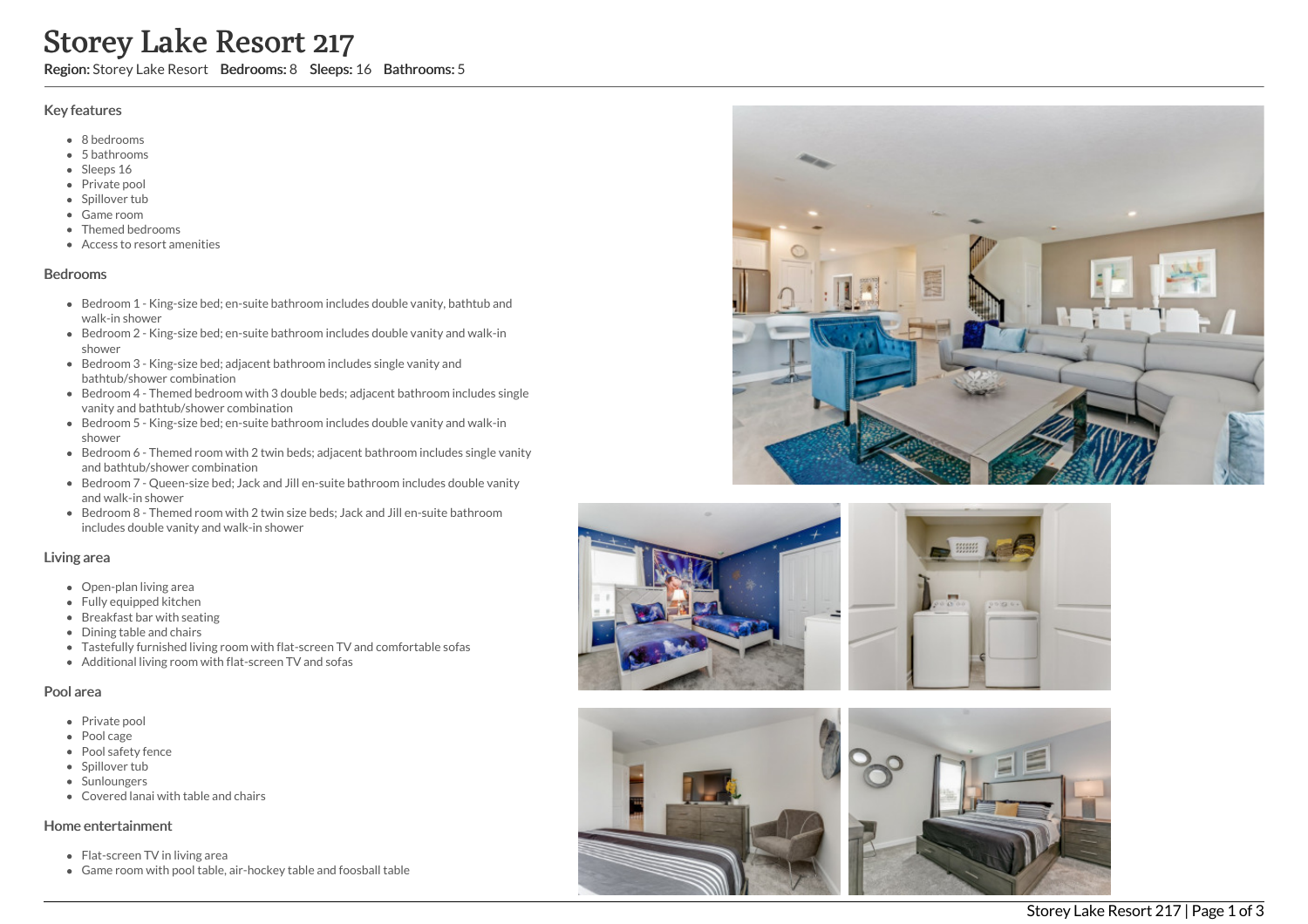#### General

- Air conditioning throughout
- Complimentary wifi
- Bedding and towels included
- $\bullet$  Private parking

#### Laundry room

- Washer and dryer
- $\bullet$  Iron and ironing board

### Children's equipment available for hire

- Crib
- Stroller
- $\bullet$  High chair
- Pack and play

## Resort facilities

Situated just 17 miles from Orlando International Airport, Storey Lake Resort is ideally located within close proximity to Orlando $A\alpha$ ;  $\alpha$ ,  $\alpha$ s major attractions. Guests at this resort can enjoy full access to a range of first-class amenities based around the impressive clubhouse  $A \phi a$ , - Ëce The Hideaway $A \phi a$ , - $a$ ,  $\phi a$ . Here, you will find a 9-hole mini golf course, volleyball courts, a fully-equipped fitness center and kayak rentals. The resort also features a large communal pool and spa, waterslides and a lazy river where guests can enjoy a 5\* poolside dining and drinks service.

- Supermarket 1 mile
- $\bullet$  Shopping mall 2 miles
- Disney World 5 miles
- Seaworld 7 miles
- Universal Studios 10 miles
- Legoland 37 miles
- Airport 17 miles
- Beaches 69 miles